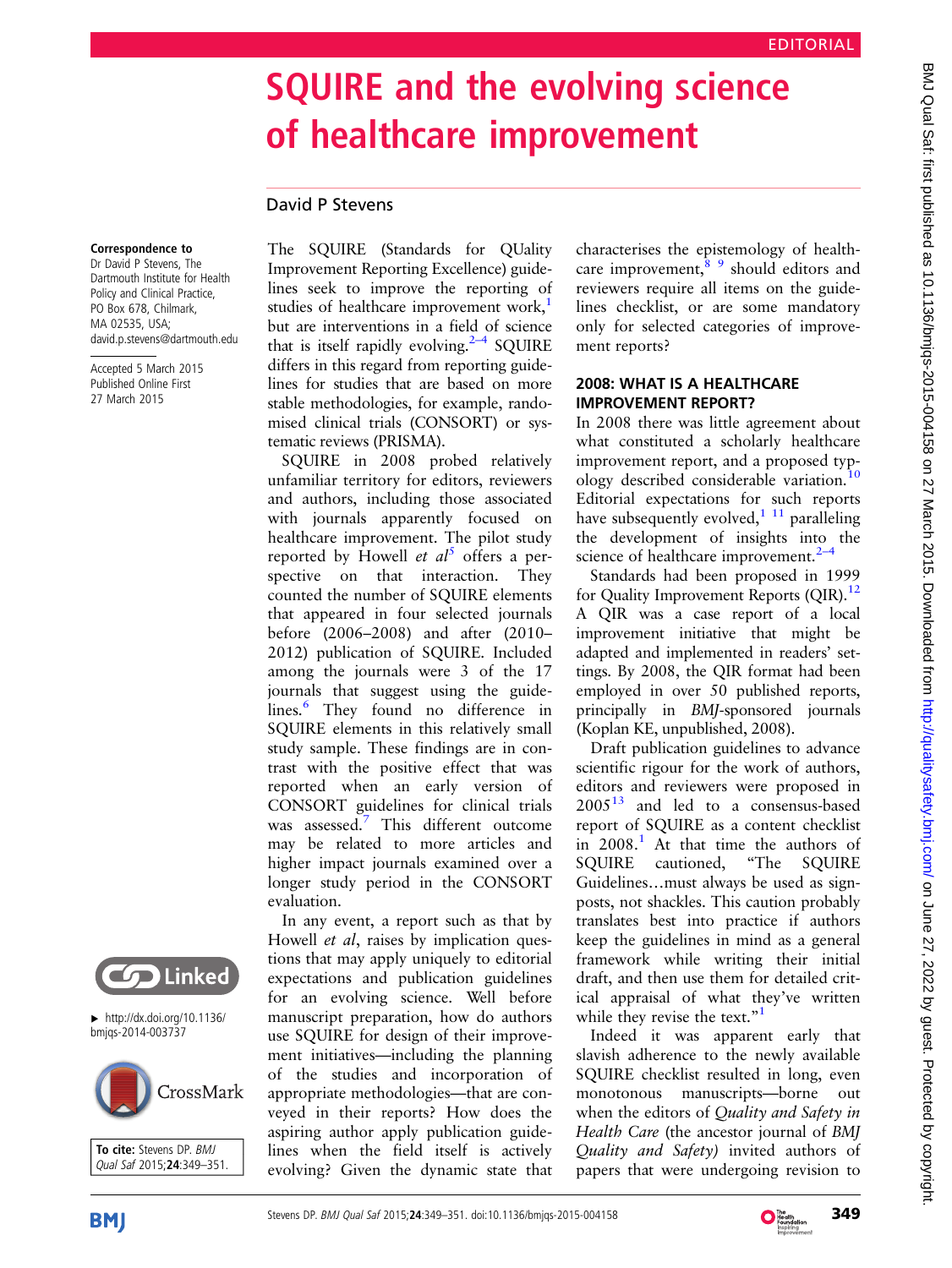test the new guidelines. $14$  Revisions of three such papers led reviewers to advise their authors to be more selective in their application of SQUIRE ele-ments in the final published papers.<sup>15–[17](#page-2-0)</sup> (Stevens DP, unpublished, 2009).

## REPORTING GUIDELINES FOR AN EMERGING **SCIENCE**

### Strength of evidence, theory and context

Critical analysis of what actually has happened in an author's healthcare improvement initiative—and, more importantly, why and how—inevitably draws on scholarly fields beyond biomedical science including the wide range of social sciences and organisation research[.8 18](#page-2-0) Moreover, boundaries are increasingly permeable among the epistemologies of healthcare improvement, health services research and the social sciences. $238$ 

At least three elements of a healthcare improvement report have emerged in greater focus since the original SQUIRE publication. As healthcare improvement scholars and practitioners become increasingly unambiguous about the underpinning discipline of healthcare improvement, strength of evidence,  $2^{19}$  the theories that underlie improvement efforts<sup>[20](#page-2-0)</sup> and empirical evidence for the role of context, $2^{1-23}$  $2^{1-23}$  $2^{1-23}$  appear to be fundamental for such a report.

#### Strength of evidence

SQUIRE's emphasis on the clear statement of a report's critical study question with supporting evi-dence<sup>[1](#page-2-0)</sup>—appearing simple on its face—in fact in 2008 constituted a radical pivot to the critical study of the improvement itself and its outcomes. The SQUIRE elements that explored the study question invited the author to go beyond the description of the improvement initiative per se to define the research question that offered evidence for the effect of the initiative on patient care or a health system. It asked for critical measurement of the improvement and its associated outcomes, which in turn required supporting statistical methodology.<sup>2</sup> <sup>19</sup>

## Theory that underlies the improvement

There were early calls for description of the theory on which an improvement initiative was based. $24$  This evolved increasingly into an explicit expectation for hypotheses that underlie an improvement intervention in its commitment to improving patient care or a health system—what some authors have called 'reason-giving'.<sup>[20](#page-2-0)</sup> Such analysis demands deeper exploration of the social components of context that provide the drivers and barriers to implementation. Dixon-Woods *et al*<sup>[25](#page-2-0)</sup> provide the most salient example of the complexity of post hoc theory development in their analysis of the successful Michigan Intensive Care Unit central line initiative by Pronovost et  $al^{26}$  $al^{26}$  $al^{26}$ Critical analysis of what was intended, or supposed to

happen, inevitably draws on scholarly fields beyond biomedical science, including the wide range of social sciences.<sup>[25](#page-2-0)</sup>

## Context

The interaction between an improvement initiative and the context in which it occurs lies at the very heart of healthcare improvement.<sup>[27](#page-2-0)</sup> Context is a mutable part of the social process that is healthcare improvement in contrast to biologically active clinical interventions where context must be rigidly con-trolled.<sup>[28](#page-2-0)</sup> To this end, Kaplan et  $al^{21}$  $al^{21}$  $al^{21}$  and others<sup>[22 23](#page-2-0)</sup> have emphasised the importance of an author's *empir*ical evidence for the critical contribution of context to an improvement initiative. These reports underscored that few scholarly improvement reports have heretofore contained such evidence.

This critical focus offers a fresh challenge for improvement authors. It goes well beyond broad description of the physical and organisational attributes of a clinical setting to address context's wider scope—leadership, external regulations, hierarchy and other issues that influence the social context of improvement.<sup>21</sup> <sup>22</sup>

## THE PROMISE OF SQUIRE 2.0—WITH ONE CAUTION

### Broadening dissemination of SQUIRE

There is currently a consensus-based revision process underway which will produce SQUIRE  $2.0.^{29}$  $2.0.^{29}$  $2.0.^{29}$  The aim is to capture the promise of SQUIRE to address the emerging science of healthcare improvement including elements such as strength of evidence, theory and context. It will be particularly important to make SQUIRE continually more useful for authors, editors and reviewers. It should include dissemination to wider specialties and more diverse journals.

A new version should also call for avoidance of the straitjacket against which the original SQUIRE authors cautioned.[1](#page-2-0) Improvement reports increasingly are emerging from diverse healthcare fields that embrace diverse methodologies, and the risk of overly rigorous implementation could inadvertently lead SQUIRE to limit innovation. This requires a balance of the strengths of traditional quality improvement methodologies with those of sensibly crafted innovative improvement initiatives—perhaps methodologies that are not even currently apparent. One practical strategy will be wider employment of SQUIRE as an anchor for formal teaching and coaching about writing, which offers a pragmatic test bed for how and where SQUIRE fits in the design of improvement initiatives and the preparation of useful manuscripts. $1130$ Ultimately, the many stakeholders in healthcare improvement including clinicians, improvement specialists, methodologists, statisticians, editors, reviewers and readers will be the arbiters of the essential elements of a scholarly improvement report.